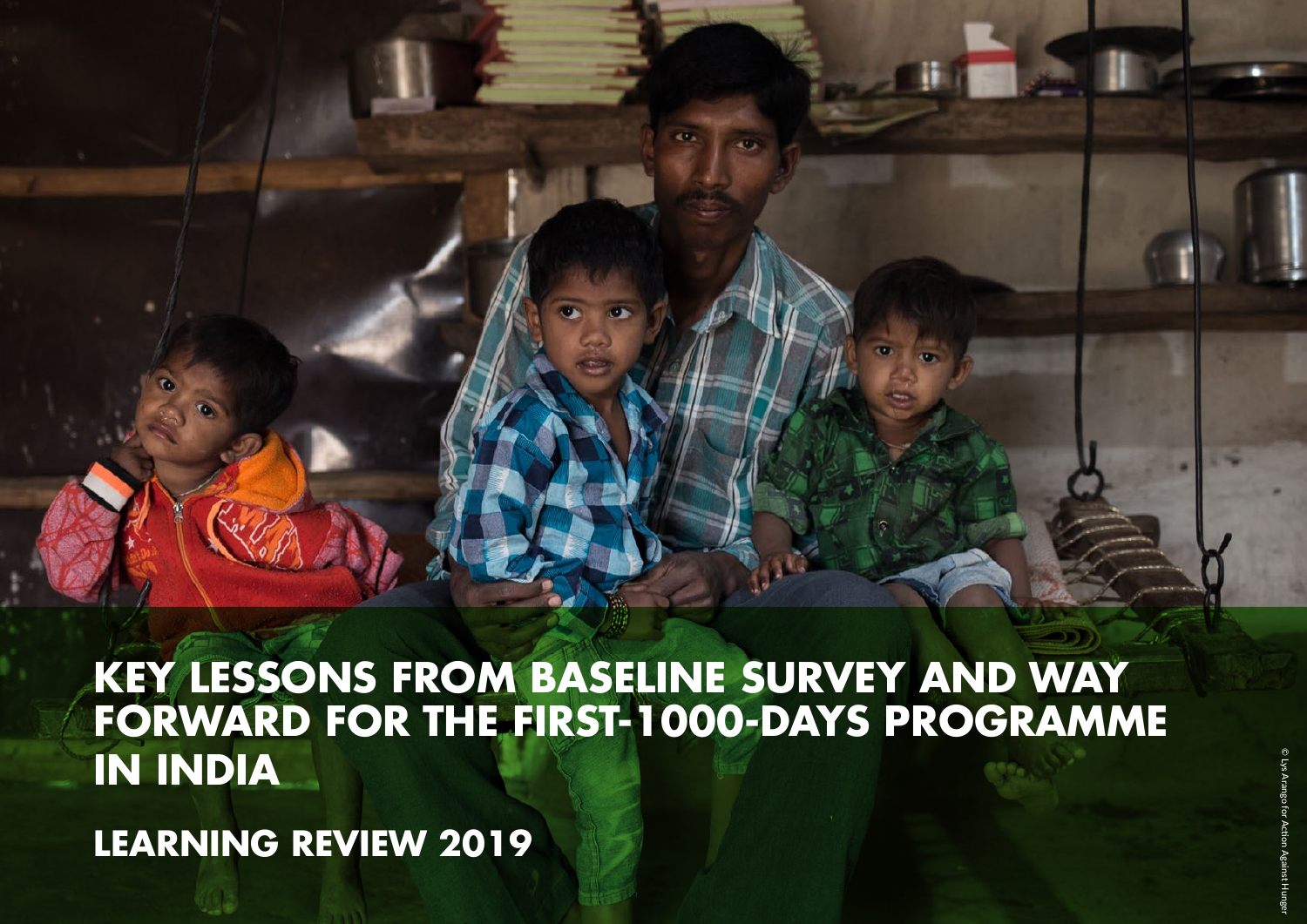# **KEY LESSONS FROM BASELINE SURVEY AND WAY FORWARD FOR THE FIRST-1000-DAYS PROGRAMME IN INDIA**

### Dr Pawankumar Patil Technical Director India

### Gyanika Narayanaswamy **Documentation** and Research **Consultant** India

## **BACKGROUND AND CONTEXT**

A [Lancet study by Black et al.](https://www.thelancet.com/journals/lancet/article/PIIS0140-6736(13)60937-X/fulltext) (2013) estimates that 40 to 50 million Disability Adjusted Life Years (DALYs) are lost to wasting in India; costing an economic loss of almost US\$48 billion in lifetime loss of productivity. As per India's National Family and Health Survey (NFHS 2015-16), 21% of the population were affected by wasting, 38.4% had stunted growth and 35.8% of children under the age of five were underweight.

Action Against Hunger India first began its work with rural and urban slum populations in India through Community Based Management of Acute Malnutrition (CMAM). CMAM focusses on identification, treatment and prevention of malnutrition after the age of six months. In addition to child malnutrition, 50% (NFHS 2015-16) of pregnant women suffer from maternal anaemia. This, coupled with poor nutrition, affects the

foetus during pregnancy, resulting in malnutrition such as low birth weight or small for gestational age. Poor Infant and Young Child Feeding (IYCF) practices further contribute to the high levels of child wasting and stunting. To prevent malnutrition from manifesting in children from birth, it is important to begin interventions with pregnant and lactating women. Therefore, in addition to working with children from 6-59 months through CMAM, it became imperative to incorporate the first 1000 days approach to achieve sustainable impact on maternal and child health and nutrition outcomes.

In order to develop Action Against Hunger India's first 1000 days plus CMAM intervention strategy, it was necessary to understand the factors contributing to the high prevalence of maternal and child malnutrition. A baseline survey was therefore conducted in Rajasthan, Madhya Pradesh and Maharashtra to ascertain the prevailing knowledge, attitude and practices associated with malnutrition.

## **METHODOLOGY**

The baseline was designed for pregnant women, lactating mothers with children aged six months and lactating mothers with children aged from one to two years. The sample size for the baseline was calculated using the prevalence rates of three key nutrition and health indicators from the NFHS 2015-2016: Children aged 12-23 months fully immunised (BCG, measles, and three doses each of polio and DPT) (%)

- **1.** Children under age six months exclusively breastfed (%)
- **2.** Mothers who had at least four antenatal care visits (%)

The survey questions investigated demographic and socio-economic status, access to hygiene and sanitation, knowledge and practices on maternal, new-born and child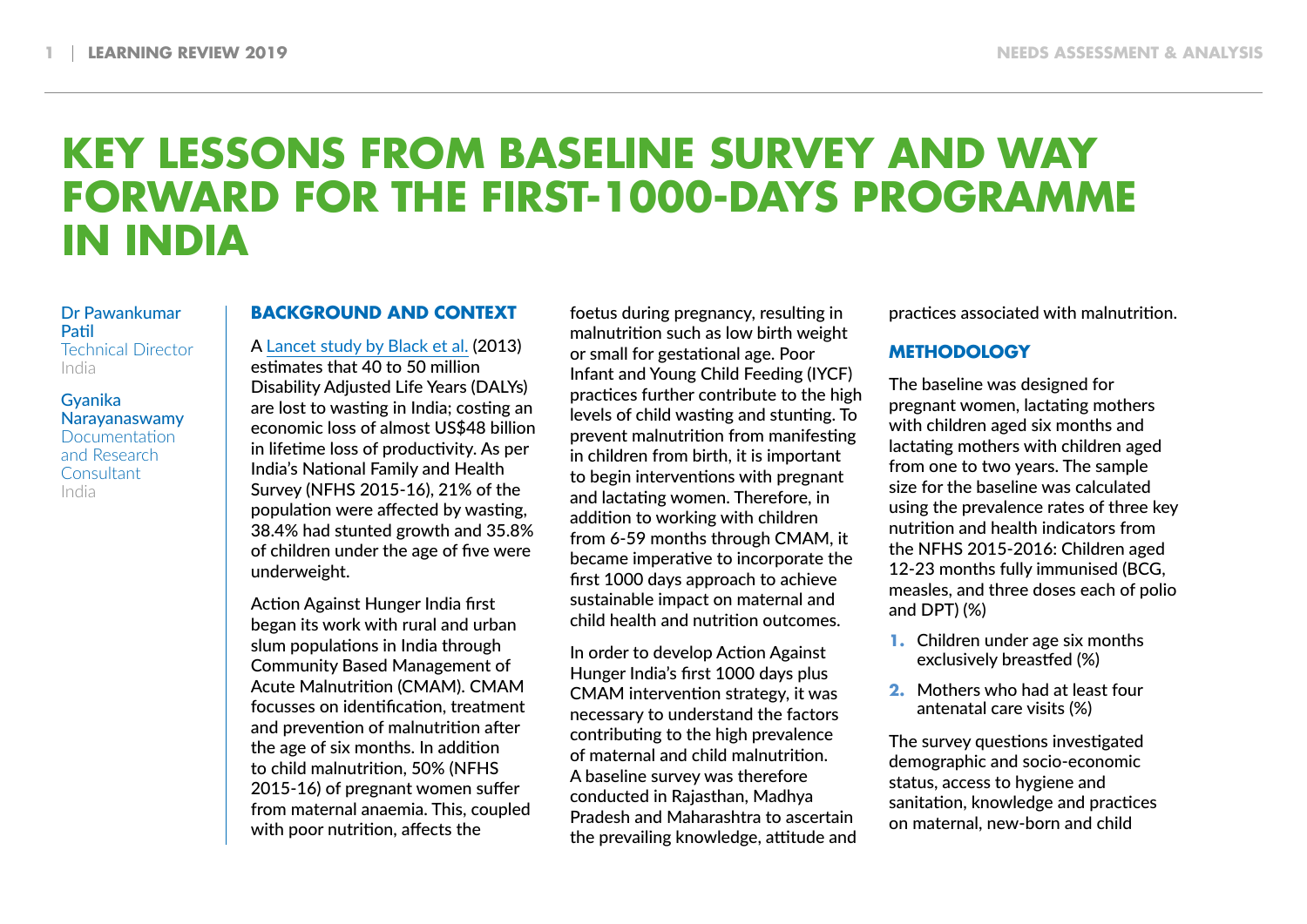nutrition and healthcare, and access to government schemes. The tool was pilot tested to ensure its relevance and validity. To ensure arising challenges are resolved in a timely and appropriate manner, communication and documentation was conducted on WhatsApp.

## **KEY FINDINGS AND LESSONS LEARNT**

In all three states, despite diverse geographies, many indicators were similar. Indicators such as prevalence of institutional delivery, early registration of pregnancies at health facilities and early initiation of breastfeeding were found to be performing better than others. While Action Against Hunger India's collaborative work with the government during the CMAM project has facilitated gradual improvements in some of these indicators, considerable work is still required to decrease malnutrition in women and children in India. The survey highlighted high levels of maternal anaemia (80% or higher), low birth weight in new-borns (40% or higher), lack of exclusive breastfeeding and low uptake of ante-natal care. Dietary diversity in women and children was reported to be almost inexistent with a prevalence in the range of 1% - 9%. Poor hygiene and sanitation behaviours were reported, with an average of 91% mothers reporting unsafe methods of stool disposal for their children, and less than half of the mothers practicing handwashing before feeding, or after cleaning their child. The wasting prevalence ranged from 10% - 40% for the three states, showing a diverse range in the magnitude of child malnutrition.

It was interesting to find that low birth weight, anaemia prevalence, uptake of ante-natal care, exclusive breastfeeding, diet diversity and WASH practices were reportedly poorer in the baseline in comparison to those projected by government health surveys.

Migration of the beneficiaries from the sampled villages posed an operational challenge. In order to account for loss of sample size due to migration, the current estimated prevalence of migration was considered as the non-respondent rate. In addition, while conducting the baselines, women were often unavailable to participate in the survey, as they would leave to work in the fields. In order to overcome this, the community mobilisers would conduct the baseline survey with the women in their farm fields.

#### **WAY FORWARD FOR THE FIRST 1,000 DAYS PROGRAMME WITH CMAM**

The findings from the baseline survey are now paving the way for Action Against Hunger India's revised strategy for the first 1,000 days with CMAM. It has brought to light the practices to be improved for better maternal and child nutrition and health outcomes. It became clear that the programme should incorporate Kangaroo Mother Care, a WHO recommended practice which involves holding the new-born to the caregiver's chest for a

prolonged period of time. The baseline has also raised the need to find the reason behind the high anaemia rates and the low prevalence of diet diversity. An in-depth understanding on the knowledge levels and behaviour patterns surrounding diet and nutrition existing in the community is required to attain sustained impact in the long-run.

Maternal nutrition has a direct impact on the new-born and continues to influence the child's diet and nutrition as the child grows older. Though nutrition lays the foundation for a child's health, physical and cognitive development and in preventing malnutrition, other factors such as hygiene and sanitation also influence the child's vulnerability to malnutrition. The baseline findings revealed that certain practices such as safe disposal of stool, use of constructed toilets (home-based or community), access to safe water, and handwashing practices during critical activities continue to be poor. Therefore, innovative strategies in the area of WASH, in collaboration with the government, will facilitate improved adoption of good hygiene and sanitation practices that can prevent the spread of infections, and assist in breaking the disease cycle of malnutrition.

Traditionally, nutrition and health programmes have women as their main target for awareness and behaviour change. However, husbands and fathers along with mothers-in-law play an important role in household level health and